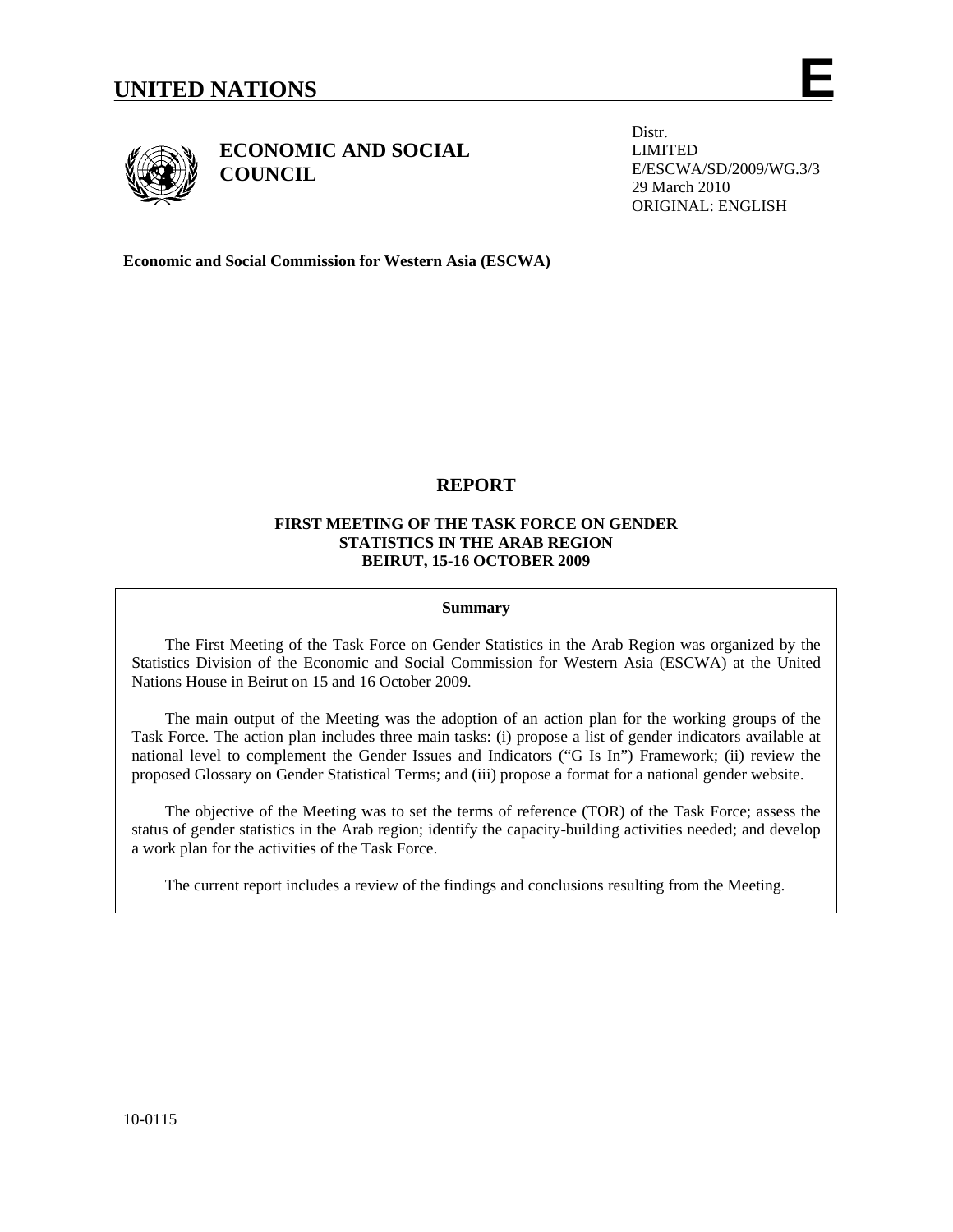# **CONTENTS**

|         |                                                                   | Paragraphs | Page |
|---------|-------------------------------------------------------------------|------------|------|
|         |                                                                   | $1 - 5$    | 3    |
| Chapter |                                                                   |            |      |
|         |                                                                   | $6 - 7$    | 3    |
|         |                                                                   | 8          | 4    |
|         |                                                                   | $9 - 15$   | 4    |
|         |                                                                   | $16-21$    | 5    |
|         |                                                                   | 16         | 5    |
|         |                                                                   | 17         | 5    |
|         |                                                                   | 18-19      | 5    |
|         |                                                                   | 20         | 6    |
|         |                                                                   | 21         | 6    |
|         | <b>LIST OF ANNEXES</b>                                            |            |      |
|         | I. Terms of Reference of the Arab Task Force on Gender Statistics |            |      |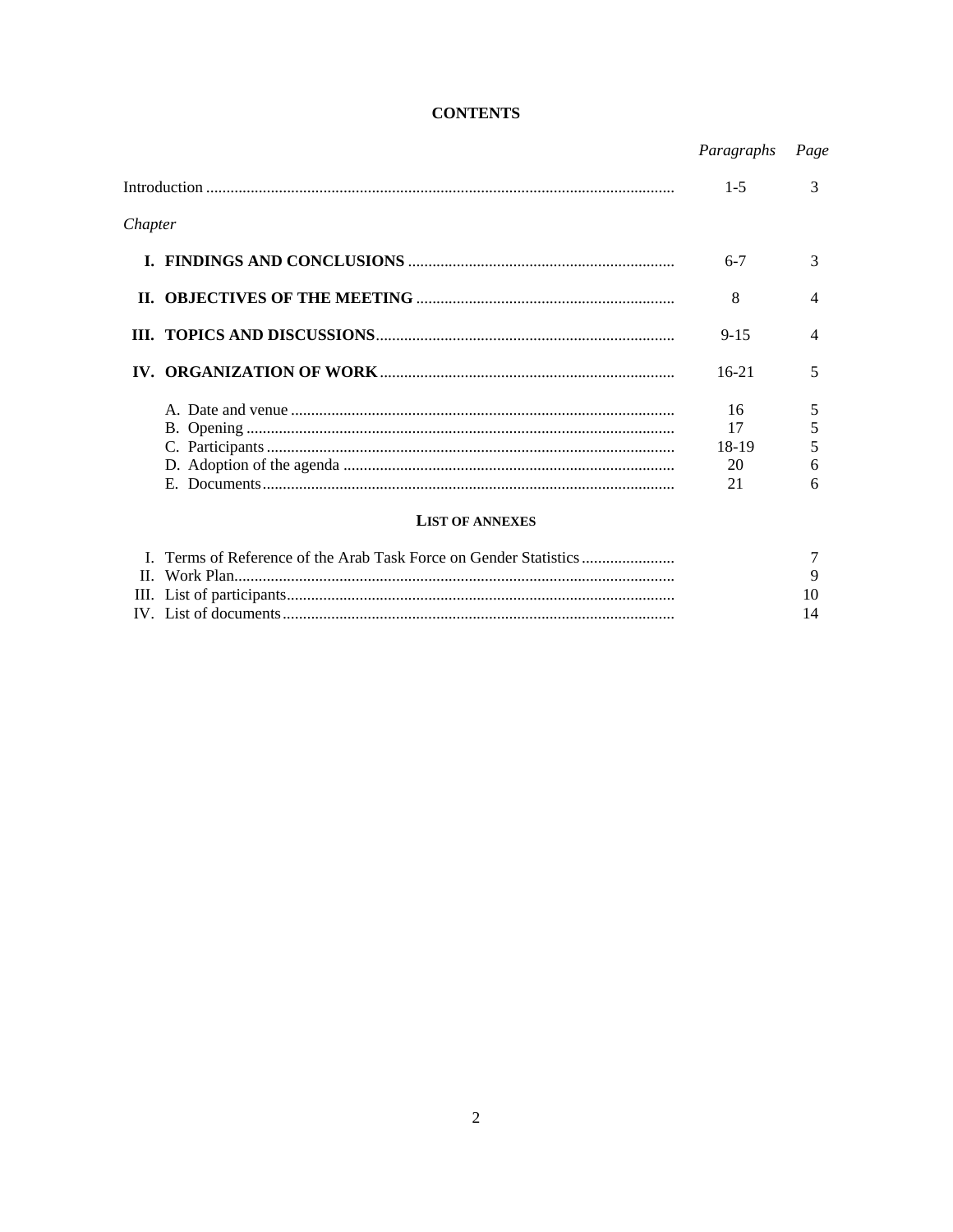## **Introduction**

1. The Statistics Division of the Economic and Social Commission for Western Asia (ESCWA) organized the First Meeting of the Task Force on Gender Statistics in the Arab Region at the United Nations House in Beirut on 15 and 16 October 2009.

2. This Meeting comes as a follow-up to the recommendations that emanated from the First Inter-agency and Expert Group (IAEG) Meeting on Gender and the Millennium Development Goals in the Arab Region (Cairo, September 2007), which stipulate, among others, to establish a regional task force on gender statistics in order to produce an action plan to mainstream gender statistics in national statistical systems.

3. Following that, ESCWA, in its twenty-fifth session, adopted resolution 286 (XXV) on Gender Statistics for Equality and Empowerment of Women , which encourages member countries to formulate and implement training programmes to mainstream gender issues and statistics into their statistical systems, with a view to sensitizing data producers and users to the issue of gender equality and women's empowerment. In addition, the resolution calls upon the secretariat to provide technical support to member countries in the form of advisory services and workshops, and assist member countries in integrating a gender perspective into national strategies for the development of statistics and national statistical system plans of action.

4. The main topics of the agenda included the adoption of the terms of reference of the Task Force; the establishment of working groups on the gender statistics database, national website and glossary; and the proposing of strategies to establish a trust fund (annex I).

5. The current report outlines the main discussion points, findings and conclusions of the meeting.

# **I. FINDINGS AND CONCLUSIONS**

6. In line with the conclusions of the Task Force on Gender Statistics, members of the Task Force are encouraged to do the following:

 (a) Assess availability and quality of gender statistics at the national level and report their findings to the next Task Force meeting;

 (b) Enhance collaboration between the national statistical offices and national women machineries to compile sex-disaggregated data, in particular data on the Arab Gender Issues and Indicators ("G Is In") Framework, during 2010, and present the findings in the next IAEG meeting to be held in 2011;

 (c) Develop national gender statistics databases and strengthen dissemination tools, including the development of a national gender website;

 (d) Provide success stories on the impact of gender indicators on policy formulation and/or legislation to be presented to the second meeting of the Task Force on Gender Statistics;

 (e) Provide case studies on the importance of disseminating disaggregated and relevant statistics for effective planning (examples may include ineffective planning due to the lack of relevant microdata, which, if made available, would change the course of planning) to be presented to the second meeting of the Task Force on Gender Statistics;

 (f) Seek sources of funding for the Task Force activities from national and regional institutions, including development banks;

 (g) Implement the work plan agreed upon and present results according to the timeline outlined in annex II.

7. ESCWA Statistics Division is requested to: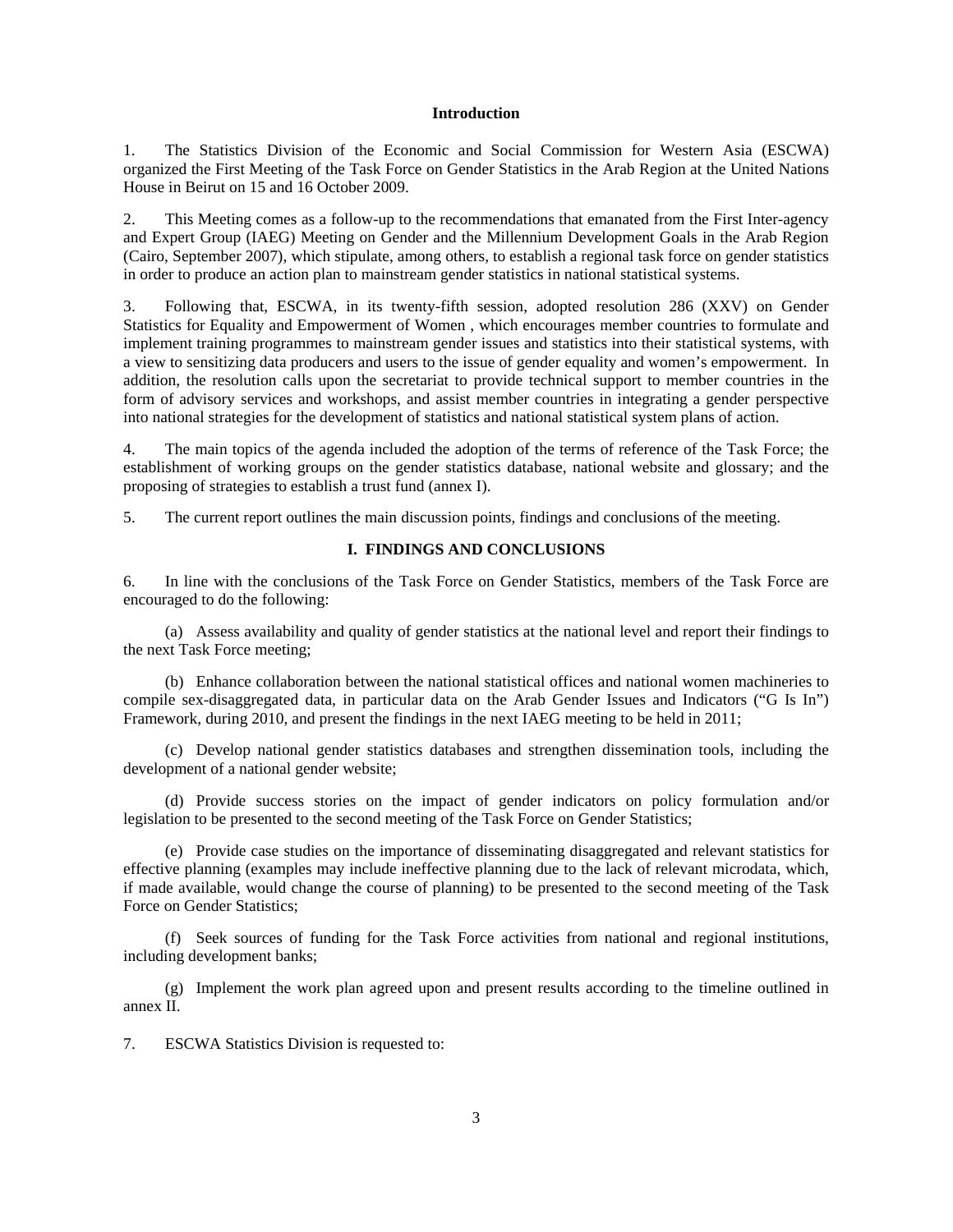(a) Disseminate the final Glossary on Gender Statistical Terms and establish a mechanism for its regular updating and translation into other languages;

 (b) Finalize and disseminate the handbook on the "G Is In" Framework to enhance harmonization of definitions and methodologies and dissemination of comparable data;

 (c) Revitalize the project on the Gender Statistics Programme (GSP) in Arab countries, including capacity-building activities, covering in particular the following areas:

- (i) Time use survey;
- (ii) Violence against women;
- (iii) Gender in the economy;
- (iv) Gender analysis for monitoring and reporting;
- (v) Development of national gender statistics databases;
- (vi) Mainstreaming gender in all statistical activities;
- (vii) Gender statistical literacy.
- (d) Develop a regional compendium on gender-related statistical activities.

# **II. OBJECTIVES OF THE MEETING**

8. The objectives of the First Task Force Meeting on Gender Statistics were to set the terms of reference (TOR) of the Task Force; assess the status of gender statistics in the Arab region; identify capacity-building activities needed; and develop a work plan for the Task Force activities.

# **III. TOPICS AND DISCUSSIONS**

9. The Meeting included three sessions. The objective of the first session was to set the TOR of the Task Force; the second session covered redefining the activities of the regional GSP; and the third session dealt with the establishment of the working groups and the identification of the related tasks and timeline. In addition, strategies for funding the Task Force activities were discussed. , World Bank representative, Ms. Suleikha Patel, attended the Meeting in her function as consulting and development partner. Participants and organizers of the Meeting extended their gratitude to Ms. Patel for her valuable input and the guidance which she provided during the Meeting, which benefited greatly in shaping the regional programme.

10. In the first session, the participants reviewed the draft TOR of the Task Force on Gender Statistics and provided feedback on both Arabic and English versions. The Task Force agreed to limit membership to statisticians and experts on gender statistics from the national statistical offices, line ministries and women machineries. Observers will attend the sessions upon invitation. All comments were incorporated into the TOR, which are presented under annex I.

11. The second session discussed capacity-building activities needed in emerging issues and suggested incorporating specific areas under the regional GSP. Discussions revolved around mainstreaming gender into statistical activities, including redefining concepts and definitions used in surveys and training of field staff to make them aware of stereotype situations and questionnairing. This is particularly important for activities related to gender and economic issues. Participants also emphasized the need to develop national capacities in gender equality issues and, in particular, gender analysis to mainstream gender in all statistical operations. This includes building capacities of producers of statistics in the areas of data compilation, computation, analysis and writing and equipping statisticians and gender experts with adequate skills to produce quality and relevant gender indicators. The regularization of recurrent publications, for instance on women and men, and in-depth research on national gender issues were pointed out as highly important.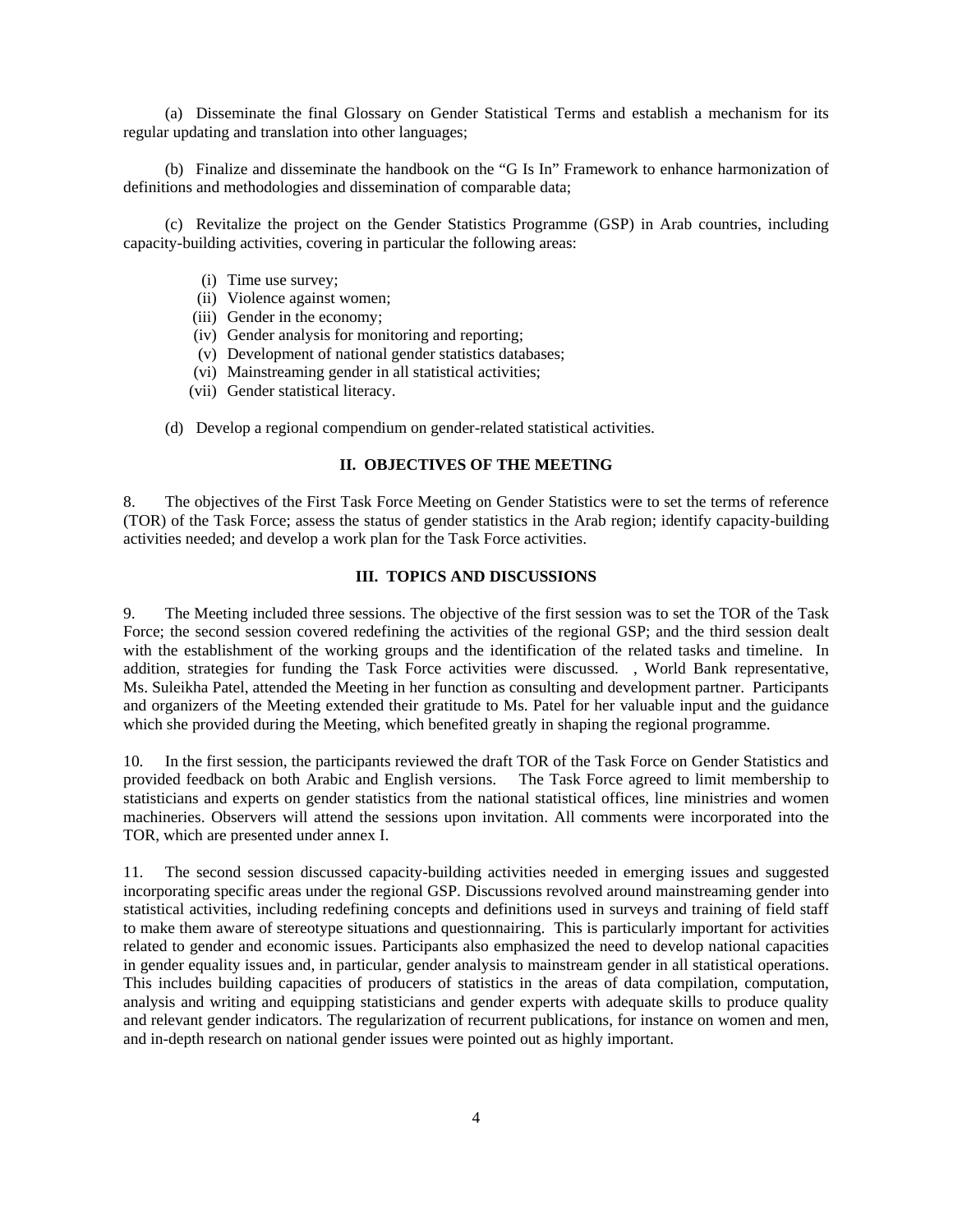12. The importance of disseminating gender-related concepts and data was emphasized and the development of effective dissemination tools was encouraged. This includes developing national gender websites or disseminating results on the existing websites of the national statistical offices and women machineries as well as line ministries. Links established to the ESCWA virtual library and other related gender libraries provide a first step towards providing users with a learning tool on gender-related methodologies and activities. A compendium on activities related to gender statistics will be developed by ESCWA as a shared knowledge base for the region.

13. The Iraqi representative made a presentation on Data Assessment on Gender Statistics Availability. Participants shared important information on challenges and lessons learned during the compilation and assessment stages of the study, which provided a pilot model on how to assess the status of national gender statistics at the country level. Countries will consider adopting a similar approach while assessing availability and quality of gender statistics at the national level and report their findings to the next Task Force meeting.

14. Three working groups were established. The first working group is responsible for proposing new indicators, mapping "G Is In" with existing data sources, and shall contribute to the outline of a training manual on gender statistics. The second working group is responsible for reviewing the proposed Gender Statistics Glossary prepared by ESCWA in Arabic and English, and for its further translation into the French language, and the third working group is responsible for preparing a national template on gender statistics website. The three working groups made proposals for a work plan as presented in annex II.

15. Strategies to raise funds for the work of the Task Force and national projects were also discussed. Countries were requested to seek financial support for the establishment of a Task Force Fund from national and regional institutions and organizations, including development banks.

# **IV. ORGANIZATION OF WORK**

#### A. DATE AND VENUE

16. The First Meeting of the Task Force on Gender Statistics in the Arab Region was held at the United Nations House in Beirut on 15 and 16 October 2009 and was organized by the ESCWA Statistics Division.

### B. OPENING

17. The meeting was opened by Ms. Neda Jafar, statistician for gender and Millennium Development Goals (MDG) at ESCWA. Ms. Jafar welcomed the participants and outlined the Meeting objectives and its expected accomplishments, namely, assess the status of gender statistics in the Arab region, identify capacity-building activities needed and develop short- and medium-term work plans for the Task Force. Ms. Jafar also welcomed Ms. Suleikha Patel, the World Bank representative, to the meeting and expressed her appreciation for the interest of the World Bank in regional activities on gender statistics.

#### C. PARTICIPANTS

18. The Meeting was attended by 23 participants from 14 Arab countries, namely, Egypt, Iraq, Jordan, Lebanon, Morocco, Oman, Palestine, Qatar, Saudi Arabia, the Sudan, Syrian Arab Republic, Tunisia, United Arab Emirates and Yemen. The Meeting was also attended by representatives from the World Bank and the League of Arab States.

19. Arab women machineries from the following countries were represented: Bahrain (Supreme Council for Women), Egypt (The National Council for Women), Iraq (Ministry of Women's Affairs), Qatar (Supreme Council for Family Affairs) and Yemen (Women National Committee). A full list of participants is available in annex III of this report.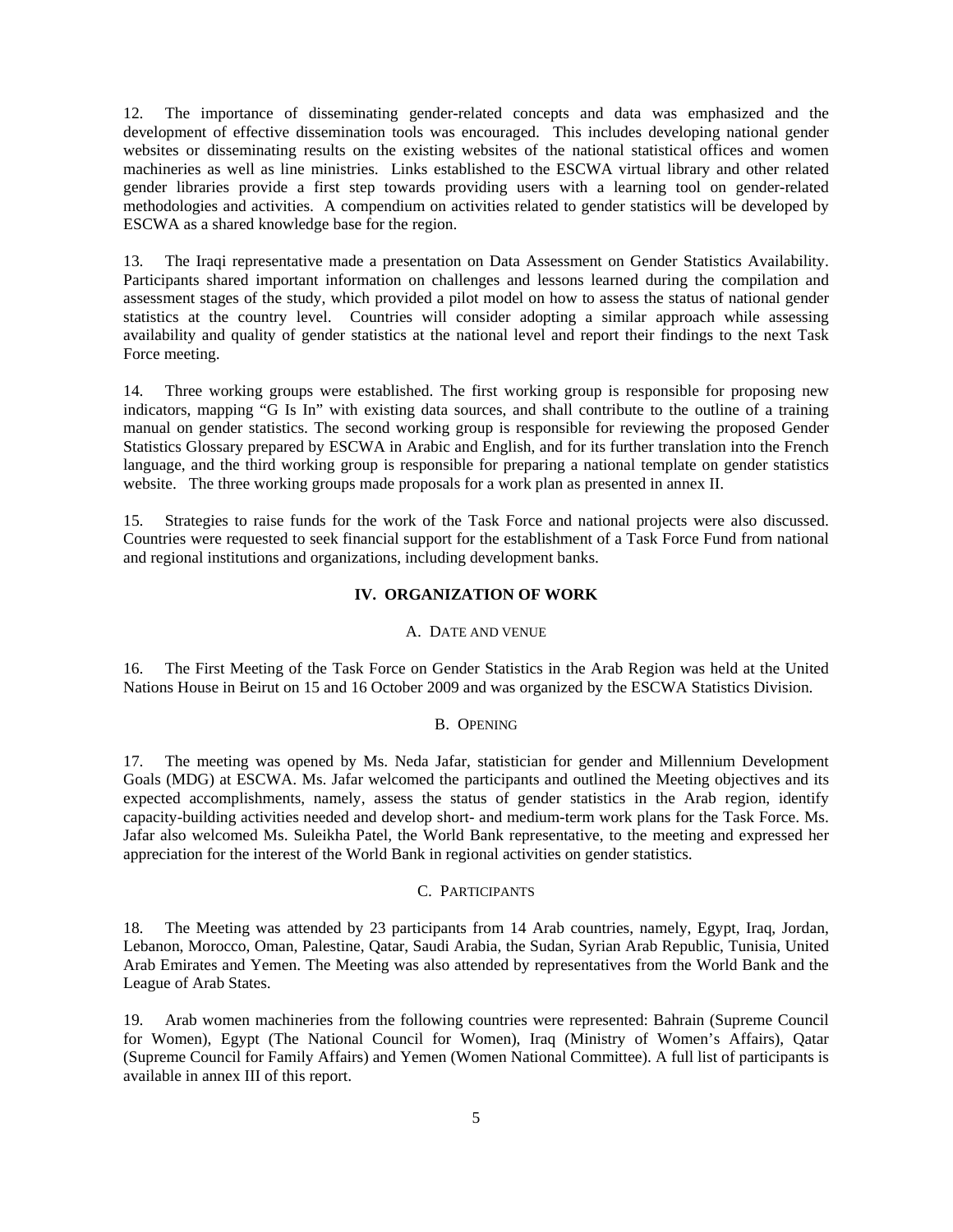# D. ADOPTION OF THE AGENDA

- 20. The adopted agenda of the Meeting on Gender Statistics is shown below.
	- 1. Opening of the Meeting.
	- 2. Proposed Terms of Reference of the Task Force on Gender Statistics.
	- 3. Regional Programme on Gender Statistics
	- 4. Working groups on:
		- (a) Gender database;
		- (b) National website on gender statistics;
		- (c) Glossary on gender statistical terms.
	- 5. Strategies for establishing a trust fund for gender statistics.
	- 6. Adoption of a work plan

# E. DOCUMENTS

21. A list of documents presented to the Meeting is included in annex IV of this report.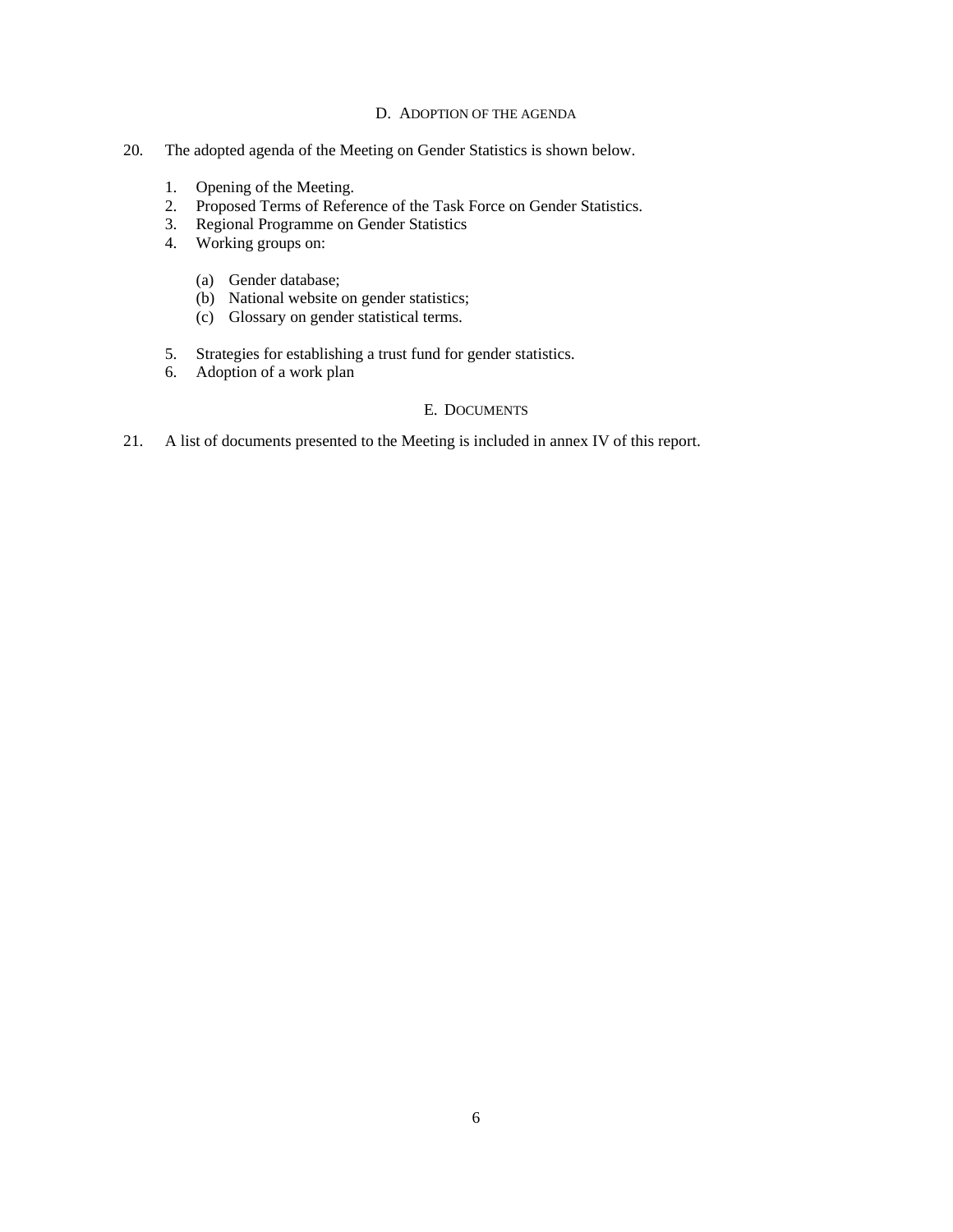#### Annex I

# **TERMS OF REFERENCE OF THE ARAB TASK FORCE ON GENDER STATISTICS**

### **Background**

 The First Inter-agency and Expert Group Meeting on Gender Statistics in the Arab Region (Cairo, 10-11 September 2007) recommended the establishment of an Arab task force on gender statistics. The recommendation called for the establishment of a regional task force on gender statistics in order to produce an action plan to mainstream gender statistics in national statistical systems. ESCWA adopted, at its twentyfifth session, resolution 286 (XXV) on Gender Statistics for Equality and Empowerment of Women, which encourages member countries to formulate and implement training programmes to mainstream gender issues and statistics into their statistical systems, with a view to sensitizing data producers and users to the issue of gender equality and women's empowerment. The resolution further Calls upon the secretariat to provide technical support to member countries in the form of advisory services and workshops, and assist member countries in integrating a gender perspective into national strategies for the development of statistics and national statistical system plans of action.

 The Terms of Reference (TOR) of the Arab Task Force on Gender Statistics were finalized during the First Task Force Meeting on Gender Statistics in the Arab Region (15-16 October 2009), organized by the ESCWA Statistics Division at the United Nations House in Beirut. Below is a detailed description of the TOR of the Task Force:

## **Terms of Reference of the Arab Task Force on Gender Statistics**

#### **Mission**

 To be the driving vehicle for the development of gender statistics in the Arab region in order to enhance the overall quality of official statistics pertinent for the establishment and execution of effective policies.

#### **Basic principles**

(a) To preserve, build on, and develop on experiences acquired;

 (b) To expand membership so as to include bodies active in the field who have expressed their desire to join the Task Force, including experts in gender issues, producers and users alike, as well as regional and international organizations and development banks.

#### **Responsibilities**

 (a) To coordinate efforts made in the Arab region towards the development of a regional perspective in gender statistics to enhance the delivery of capacity-building efforts;

 (b) To contribute to the development of technical material that integrates the regional perspective and to facilitate access to global initiatives in the development and dissemination of gender statistics;

 (c) To follow up on the implementation of related gender statistics resolutions and recommendations emerging from the ESCWA Statistics Committee, ESCWA ministerial sessions, the Statistical Commission and the Technical Committee of the League of Arab States through its working groups created to carry out specific tasks in order to achieve expected outputs;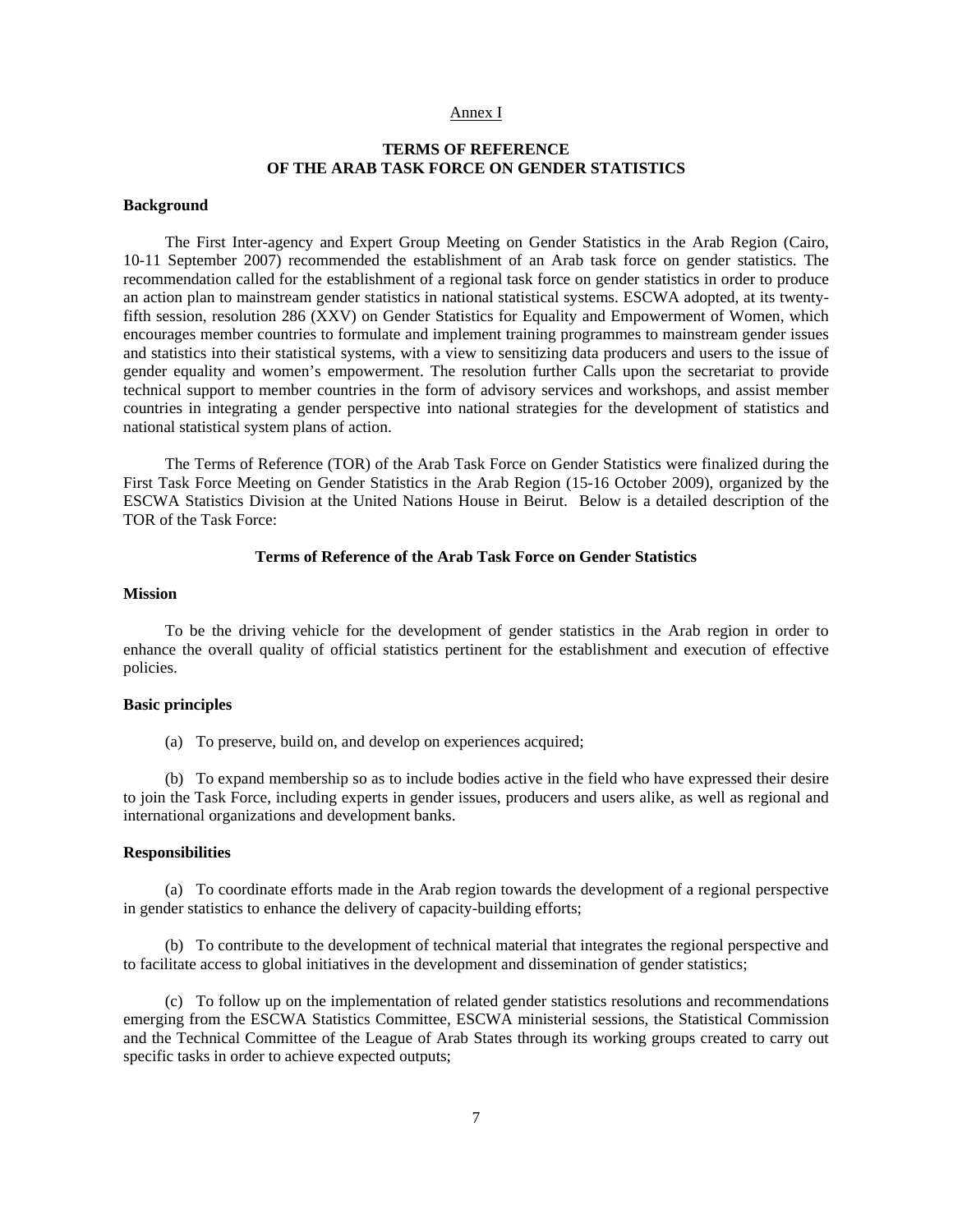(d) To seek avenues to raise funds for developing gender statistics at the regional level, to establish a trust fund for the implementation of activities, and to hold annual Task Force meetings.

#### **Membership**

 The Arab national statistical offices are permanent members of the Task Force on Gender Statistics through their gender statistics focal points. Gender experts from women machineries and line ministries are also welcome to participate in the meetings.

### **Chairmanship**

 The trust fund will be chaired by a representative from a national statistical office for a duration of two years, following the English alphabetical order of Arab member countries. The chairperson will be assisted by a deputy and a rapporteur, who will both be nominated during a Task Force meeting and will serve for the same duration as the chairperson.

# **Mechanism of work**

 (a) The Task Force on Gender Statistics will coordinate its actions by means of a plan of action which shall be developed, endorsed and adopted by the Task Force itself;

 (b) ESCWA, the executing agency for the Task Force, in cooperation and collaboration with regional and international partners, will be responsible for the organization and administrative procedures necessary for the implementation of the plan of action of the Task Force;

 (c) The Task Force, depending upon availability of funds, will meet at least once every year. It is also recommended that, as a standard practice, this yearly meeting be held back-to-back with the Inter-agency and Expert Group Meeting on Gender and the Millennium Development Goals in the Arab Region;

 (d) The Task Force members are responsible to develop their capacities to act as leading agents of change at national level, trainers in gender statistics and experts in the field;

 (e) The Task Force members will advocate and raise awareness through developing and publishing technical materials, including audio multimedia, newsletters and wall charts on thematic issues by its working groups.

### **Working groups**

 Working groups are established for specified tasks and shall be dissolved once all targets are met. The tasks of new working groups are agreed upon by the members of the Task Force.

# **Meetings**

 Meetings of the Task Force will be held on an annual basis, upon availability of funds or hosting, and will be scheduled back-to-back to the Inter-agency Expert Group Meeting on Gender and the Millennium Development Goals in the Arab Region held every two years.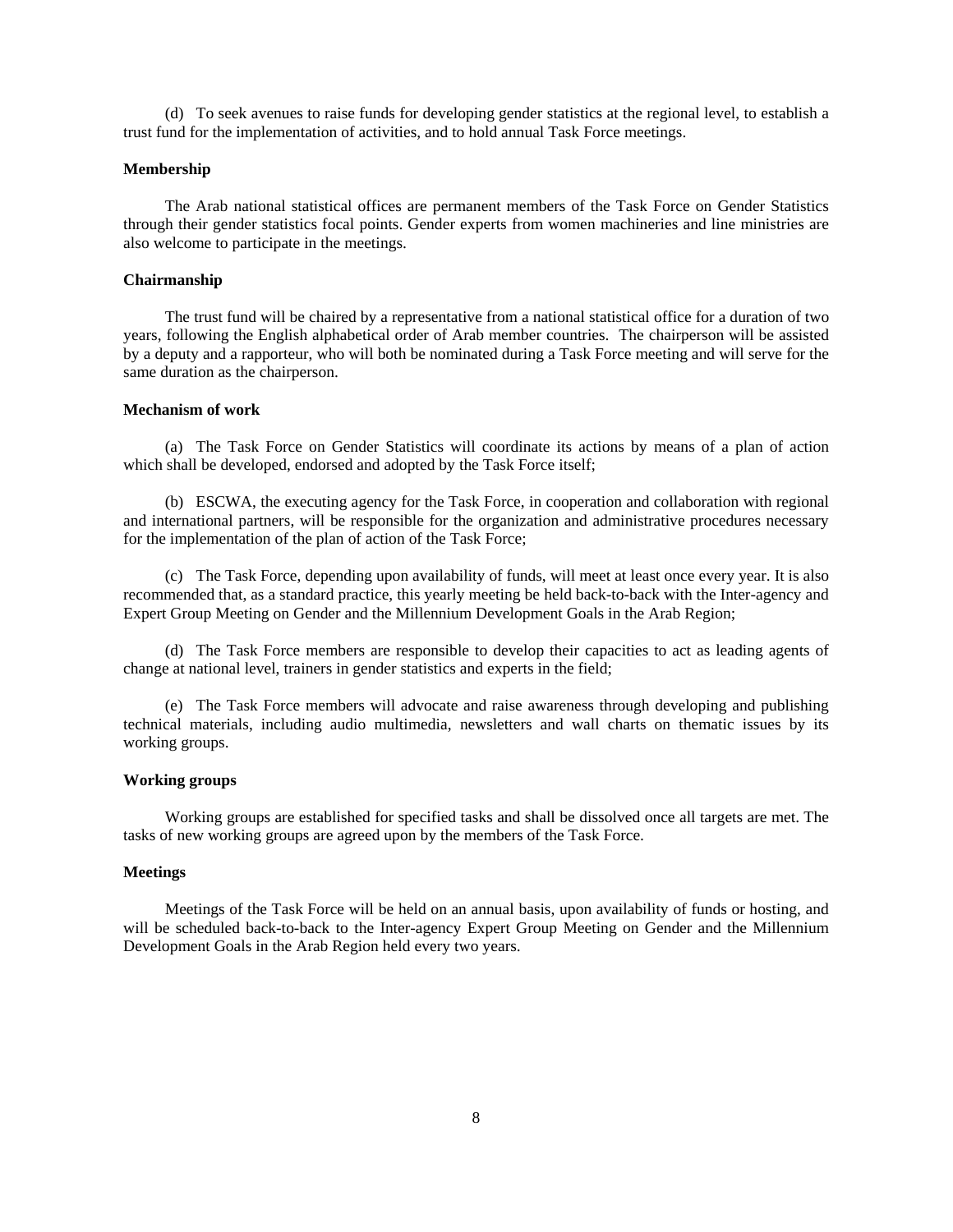# Annex II

# **WORK PLAN**

 The members of the Task Force on Gender Statistics in the Arab Region agreed on establishing three working groups with the following tasks and timeline:<sup>1</sup>

| Tasks of working groups (WG)                                                                                                                                                                                       | <b>Timeline</b>      | <b>Team</b>                                          |  |  |
|--------------------------------------------------------------------------------------------------------------------------------------------------------------------------------------------------------------------|----------------------|------------------------------------------------------|--|--|
| Indicators/database/training manual<br>$\bf{1}$                                                                                                                                                                    |                      |                                                      |  |  |
| ESCWA provides the following:                                                                                                                                                                                      | October 2009         |                                                      |  |  |
| (a) E-copy of core ICT indicators;                                                                                                                                                                                 |                      |                                                      |  |  |
| (b) World Bank Indicators on energy, mining, information and<br>communications technology (ICT), transport, urban development and water<br>sanitation:                                                             |                      |                                                      |  |  |
| (c) UNDP indicators.                                                                                                                                                                                               |                      |                                                      |  |  |
| WG sends specific proposals for indicators on such issues as economy, ICT,<br>and environment.                                                                                                                     | December 2009        | Bahrain,<br>Egypt, Iraq,<br>Lebanon, the             |  |  |
| ESCWA sends a prototype of CEDAW <sup>2</sup> mapping indicators via-a-vis the<br>"G Is In" Framework (example of Egypt).                                                                                          | February 2010        | <b>Sudan</b>                                         |  |  |
| WG sends ESCWA CEDAW mapping of countries.                                                                                                                                                                         | $2nd$ quarter 2010   |                                                      |  |  |
| ESCWA reviews additional indicators with the World Health Organization<br>(WHO) and the United Nations Population Fund (UNFPA), finalizes<br>proposals for core and extended indicators and disseminates findings. | $1st$ quarter 2010   |                                                      |  |  |
| Countries compile data against the final "G Is In" Framework.                                                                                                                                                      | September 2010       |                                                      |  |  |
| 2) Glossary of Gender Statistical Terms                                                                                                                                                                            |                      |                                                      |  |  |
| ESCWA provides the following sources:<br>(a) Glossaire de la Violence 2007;                                                                                                                                        | October 2009         | -Group A:<br>English/<br><b>Arabic</b><br>countries: |  |  |
| (b) http://74.125.113.132/search?q=cache:fqYfvCI6t-<br>8J:www.peacewomen.org/resources/1325/Gender-Glossary-<br>updated.pdf+info%40medinstgenderstudies.org+glossary&cd=4&hl=ar&ct=<br>clnk≷=lb;                   |                      | <b>Syrian Arab</b><br>Republic,<br>Yemen<br>-Goup B: |  |  |
| (c) Template Excel sheet.                                                                                                                                                                                          |                      | English/<br>French                                   |  |  |
| WG provides terms (revised and additional).                                                                                                                                                                        | December 2009        | countries:                                           |  |  |
| ESCWA exchanges revised glossary with experts, finalizes it and uploads it<br>on the Web.                                                                                                                          | December 2009        | Morrocco,<br><b>Tunisia</b>                          |  |  |
| WG finds definitions for the terms of the finalized glossary.                                                                                                                                                      | $2nd$ quarter $2010$ |                                                      |  |  |
| 3) National website proposal                                                                                                                                                                                       |                      | Jordan,                                              |  |  |
| WG sends ESCWA components of the website.                                                                                                                                                                          | November 2009        | Oman,<br>Palestine,                                  |  |  |
| ESCWA sends feedback.                                                                                                                                                                                              | November 2009        | Qatar,                                               |  |  |
| WG sends ESCWA final proposed website after review of comments.                                                                                                                                                    | $1st$ quarter 2010   | League of<br><b>Arab States</b>                      |  |  |

<sup>&</sup>lt;sup>1</sup> The timeline was adjusted to be in line with the final report of the Meeting.

 $2$  CEDAW stands for Convention on the Elimination of All Forms of Discrimination against Women.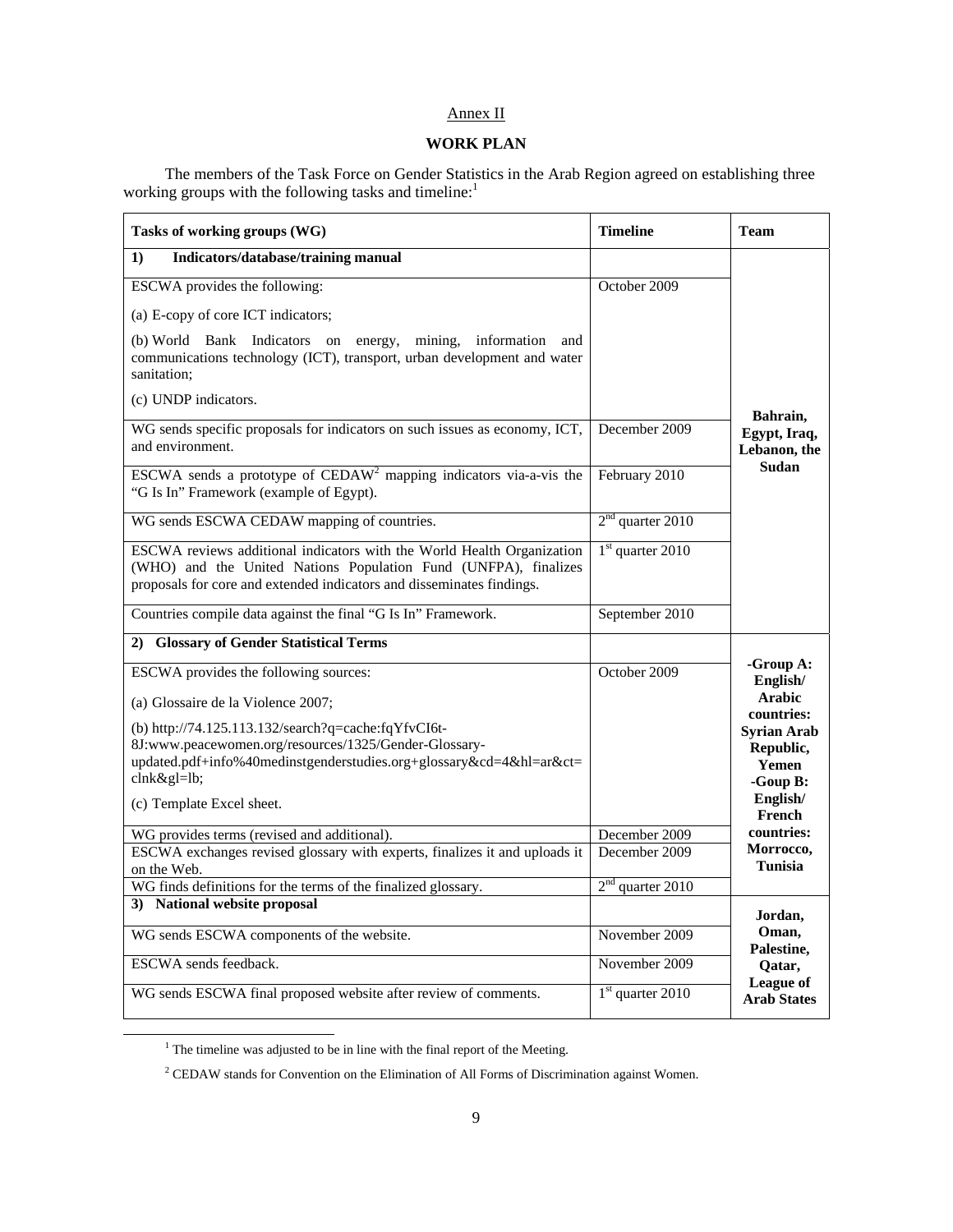# Annex III\*

# **LIST OF PARTICIPANTS**

# A. UNITED NATIONS AGENCIES

World Bank

Ms. Sulekha Patel Senior Demographer Development Data Group Development Economics Vice Presidency World Bank 1818 H St., NW Washington, DC 20433 Tel.:  $+ 1 (202) 473 - 1000$  $Fax: + 1 (202) 522-1500$ E-Mail: Spatel1@worldbank.org

## B. COUNTRIES

#### Egypt

Ms. Tamy Mohamed Amin AbdelHady Senior Researcher in population studies and research center President Central Agency for Public Mobilization and Statistics (CAPMAS) Nasr City P.O. Box 2086 Cairo, Egypt Phone: +202-22600572 Fax:+ 202-24024099 E-mail: am.tamy@yahoo.com pres\_capmas@capmas.gov.eg

# Iraq

Dr.Dhyaa Kadhum Head of Human Development Statistics Chairman Central Organization for Statistics and Information Technology Elwia - Almarawa Hotel Q 902 St. 9, 6th floor Baghdad, Iraq E-mail: drdhiaa@yahoo.com

# Jordan

Ms. Manal Sweidan Head of Gender Statistics Division Department of Statistics P.O. Box 2015 Amman, Jordan Phone: +9626-5300715 Fax: +9626-5300710 E-mail: manal@dos.gov.jo manalsweidan@yahoo.com

## Lebanon

Ms. Najwa Yaacoub Statistician, Acting Head of Department Administration Centrale de la Statistique Kantari Street, Finance et Commerce Bldg. Beirut, Lebanon Phone: +961-373160/1 Fax: +961-1-373161 E-mail: najwa.yaacoub@yahoo.com

Ms. Lara Baddre Sociologist E-mail: lara\_badre@yahoo.com

\* Issued as submitted.

\_\_\_\_\_\_\_\_\_\_\_\_\_\_\_\_\_\_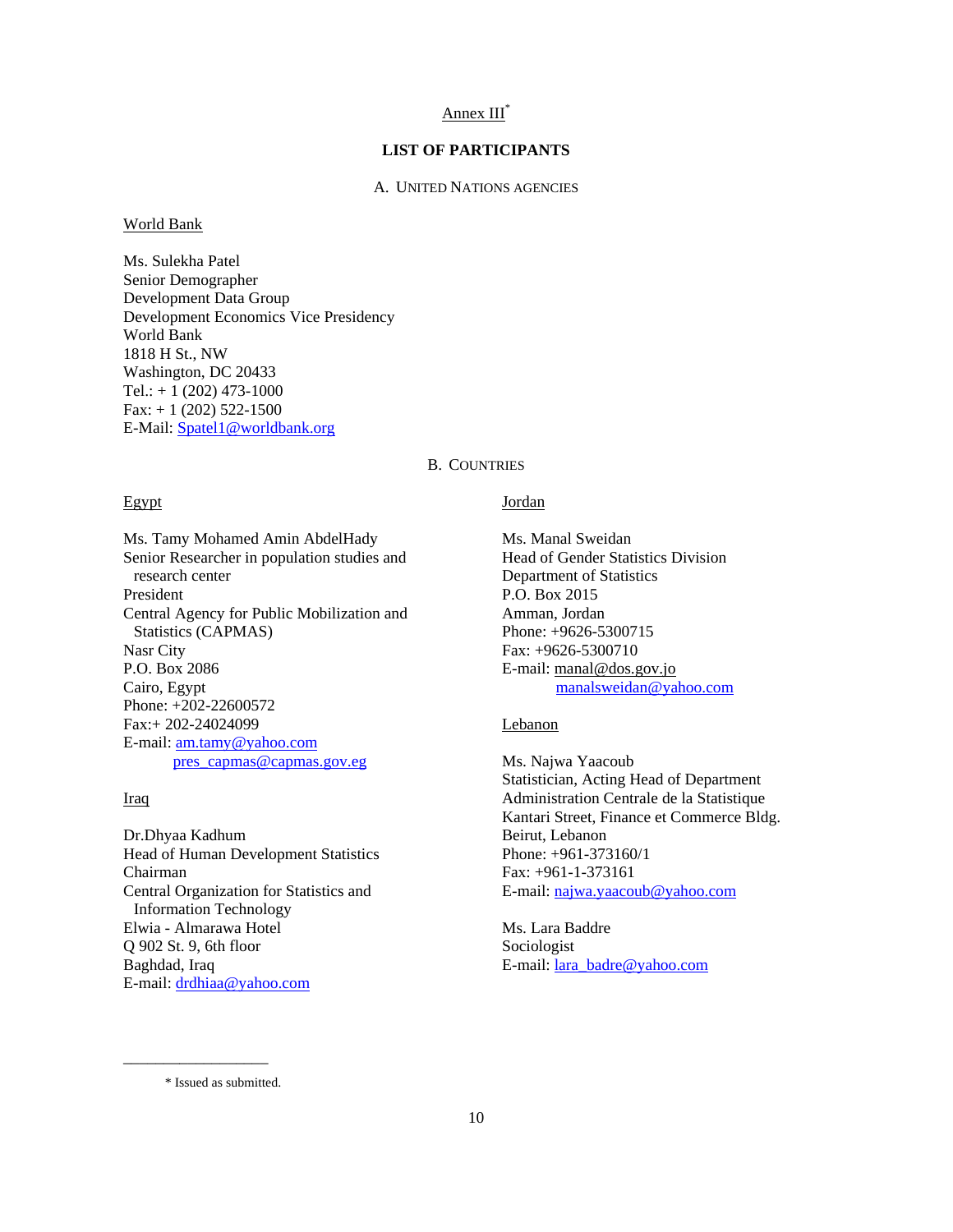## Morocco

Ms. Siham Zarrari Chef de service des enquetes socio-economiques aupres des menages Rue Mohamed Belhassan El Ouazzani Haut Agdal B.P. 178 Rabat 10.001 Maroc Tel: +212-05-37773609 E-mail: szarrari@hotmail.com

## Oman

Mr. Abdullah Al-Husseini Gender Focal Point Technical Office National Population Committee Ministry of National Economy Ministry of National Economy P.O. Box 881 Muscat, Oman Phone: 968-246-95169 Fax: 968-246-95169 E-mail: alhuseini\_26@hotmail.com npcoman@mone.gov.om

### Palestine

Mr. Ashraf Hamdan Statistician on Gender Palestinian Central Bureau of Statistics Ramallah, Palestine, P.O. Box 1647 Phone:+ 972-2-2406340/1 Fax: +972-2-2406343 E-mail: ashrafh\_m@hotmail.com

# **Qatar**

Mr. Saoud Matar Al-Shammari Statistic Researcher Department of Demographic, Social and Statistical Analysis Qatar Statistics Authority Phone: +974 – 4958 619 Fax: +974 - 4835 943 Mobile: +974 - 5554002 Doha, Qatar 7283 E-mail: Sshammari@planning.gov.qa

### Saudi Arabia

Mr. Turki Al-Qurini **Statistician** Central Department of Statistics Ministry of Planning P.O. Box 3735, Riyadh 11148 Riyadh, Saudi Arabia Phone: +966-1-4014138 ext. 1517 Fax: +966-1-4050648 E-mail: thq11@hotmail.com

Mr. Ayob Alrajhi Statistician E-mail: khliil@hotmail.com

# The Sudan

Ms. Majda Sayed Assistant Director Central Bureau of Statistics Council of Ministers The Sudan Phone: +249183777255 Fax: +249183771860 E-mail: <u>dg@cbs.gov.sd</u>

# Syrian Arab Republic

Ms. Manal Hamoud Assistant Head of Section Central Bureau of Statistics Nizar Kabbani Street P.O. Box 2317 Damascus, Syrian Arab Republic Phone: +963-11-3330975 Fax: +963-11-3322292 E-mail: cbs.syr@gmail.com manal.hamood@gmail.com

# **Tunisia**

Ms. Arbia Ferchcichi Ep. Hammami Principal Technician 70, Rue Ech-cham BP 265 CEDEX Tunis Tel: (216) 71 891 002 Fax: (216) 71 792 559 E-mail: arbiaferchichi@yahoo.fr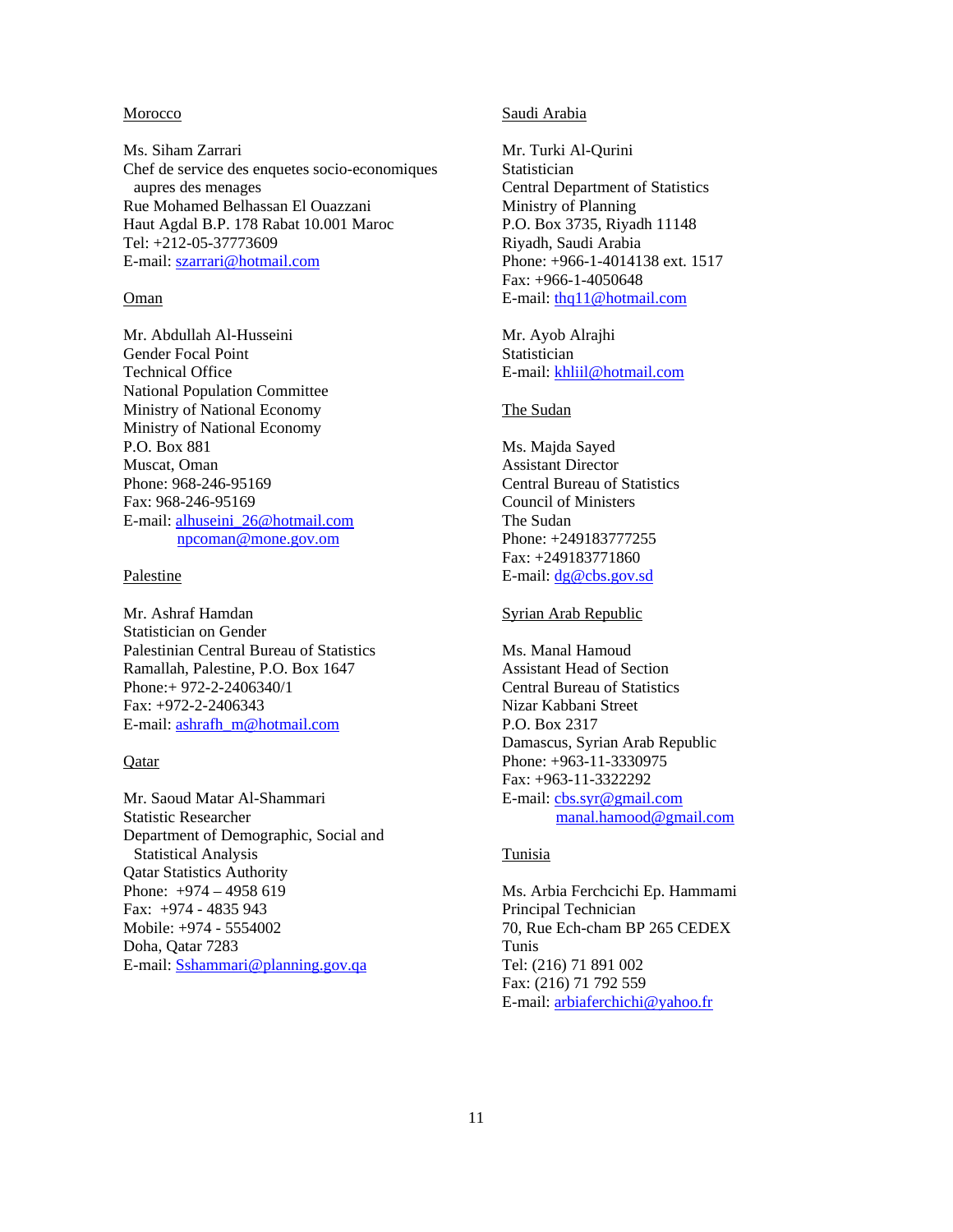#### United Arab Emirates

Ms. Badreyya Ahmed M. Al Shehhi Statistician "Demographic" Central Directorate of Statistics Ministry of Economy P.O. Box 904 Abu Dhabi, United Arab Emirates Phone: +971-2-6271100, +971-2-6123252 Fax: +971-2-6261344 E-mail: asmaeconomy@hotmail.com b.economy@hotmail.com

# Yemen

Mr. Ghanem Abdullah Ghanem Al-Kumain Manager of Translation and Documentation-Technical Cooperation Unit Central Statistical Organization Ministry of Planning and International Cooperation P.O. Box 13434 Sanaa, Yemen Phone: +967-1- 250618 Fax: +967-1-250664 E-mail: galkumaim73@yahoo.com

#### E. WOMEN MACHINERIES

Supreme Council for Women (Bahrain)

Ms. Baheeja Al-Daylami Assistant Secretary-General Supreme Council for Women P.O.Box 38886 Manama, Bahrain Phone: 971-17417171 Fax: 973-1741507 E-mail: b.aldaylami@scw.gov.bh

National Council for Women (Egypt)

Dr. Faten AbdelFattah Gender Statistics Expert National Council for Women 1113 Corniche El-Nil, 1st Floor, P.O. Box 11625 Cairo, Egypt Tel.: +202 574 7758 or +202 574 8708 Fax: +202 574 9472 or +202 574 9364 E-mail: ncw@ncwegypt.com fbarkuki@aucegypt.edu

Ministry of Women's Affairs (Iraq)

Ms. Iman Al-Momayez Manager of Labour Force Statistics Ministry of Woman's Affairs Baghdad Iraq Phone: 961-5-453209 Fax: 961-5-459850 Phone:07901316623 E-mail: imanalmumyiz@yahoo.com Supreme Council for Family Affairs (Qatar)

Ms. Dhabia Al-Buainain Statistifcs Specialist Supreme Council for Family Affairs Doha, Qatar P.O.Box: 22257 Phone:009745504224 E-mail: dalbuainain@scfa.gov.qa

Women National Committee, The Supreme Council for Women Affairs (Yemen)

Ms. Dhikra Al-Naqeeb Manager Health Departement Women National Committee Sana'a, Yemen Phone: 967-1-403120 Fax: 967-1-403119 E-mail: dhkran\_2007@yahoo.com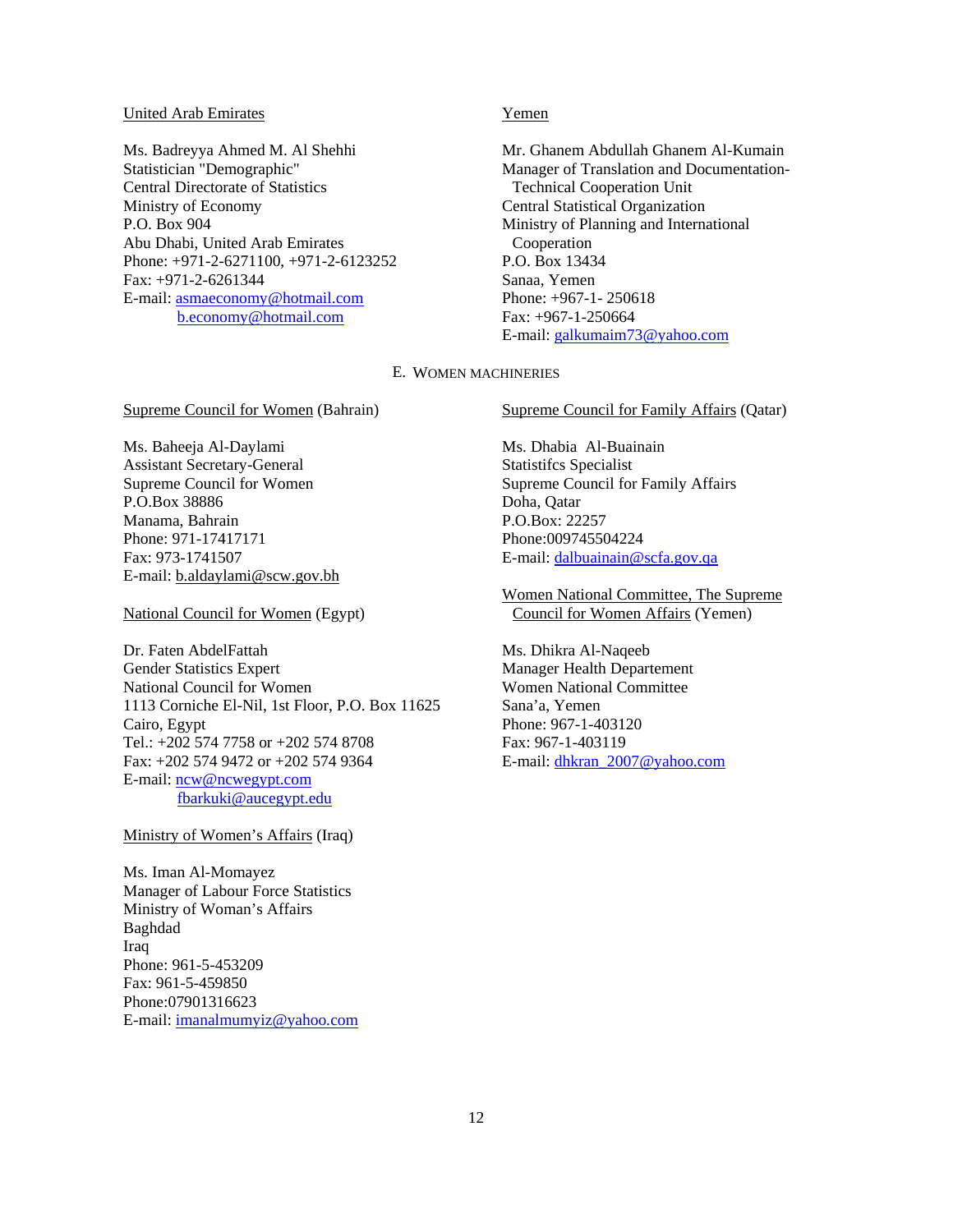F. OTHERS

## League of Arab States

Mr. Adil Bushra **Statistician** League of Arab States Economic Affairs Statistics and Databases Department Phone:+2022358117 ext. 284 Fax: +20223580088 E-mail: adala77@hotmail.com

## G. OBSERVERS

Ms. Ghada Ibrahim Consultant 1 Magles Elshab st., El Kasr El Anni st. Cairo, Egypt Phone: (+202) 27929292 ext:410 Mobile (+2) 010 56 81 888 E-mail: ghada9@aucegypt.edu

# F. ORGANIZERS (ESCWA)

Ms. Neda Jafar **Statistician** Statistics Division ESCWA Beirut, Lebanon Tel.: +961 1 978 344 Fax: +961 1 981 510 E-mail: jafarn@un.org Ms. Farah Ramadan Research Assistant ESCWA Beirut, Lebanon Tel.: +961 1 978 356 Fax: +961 1 981 510 E-mail: ramadanf@un.org